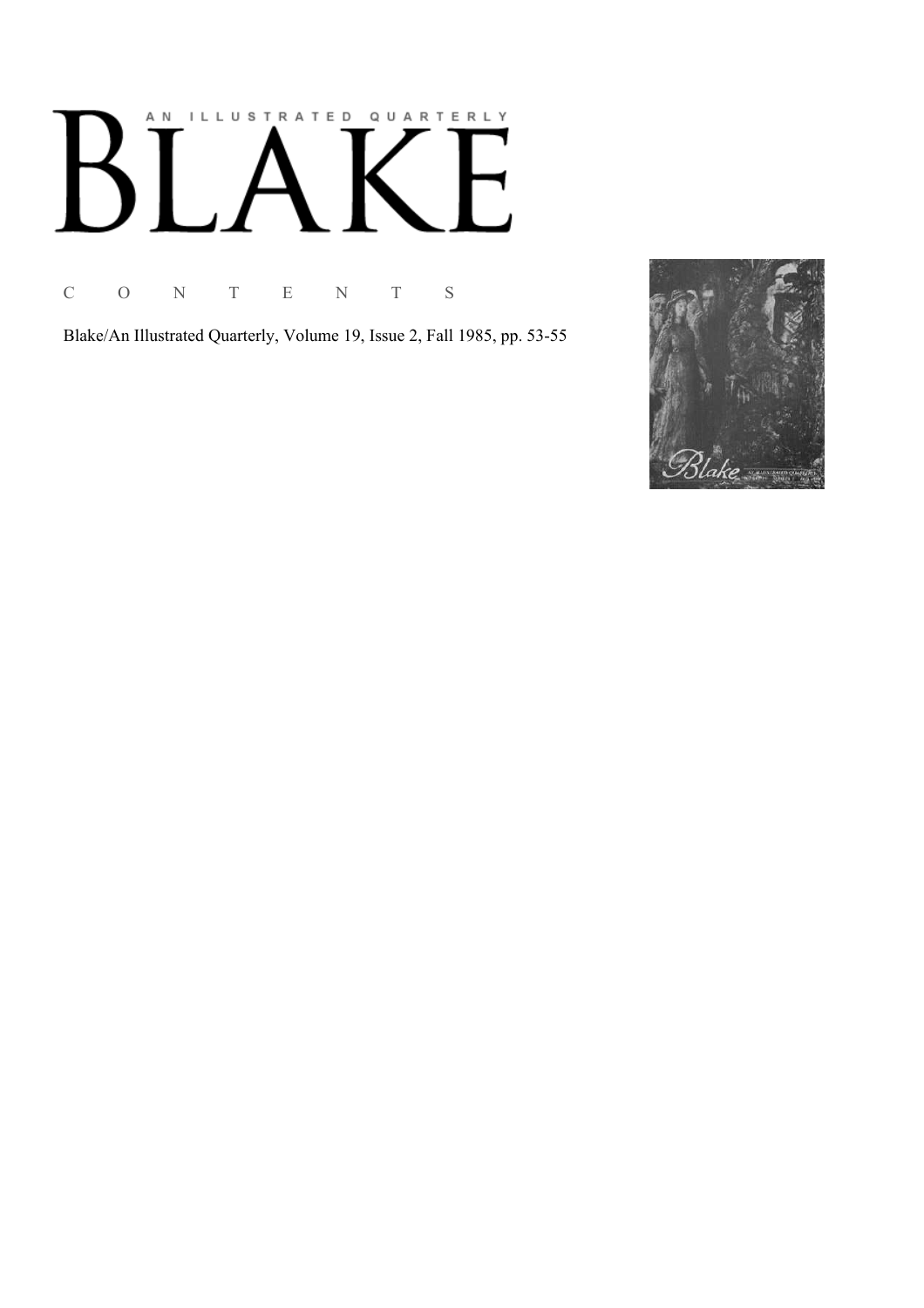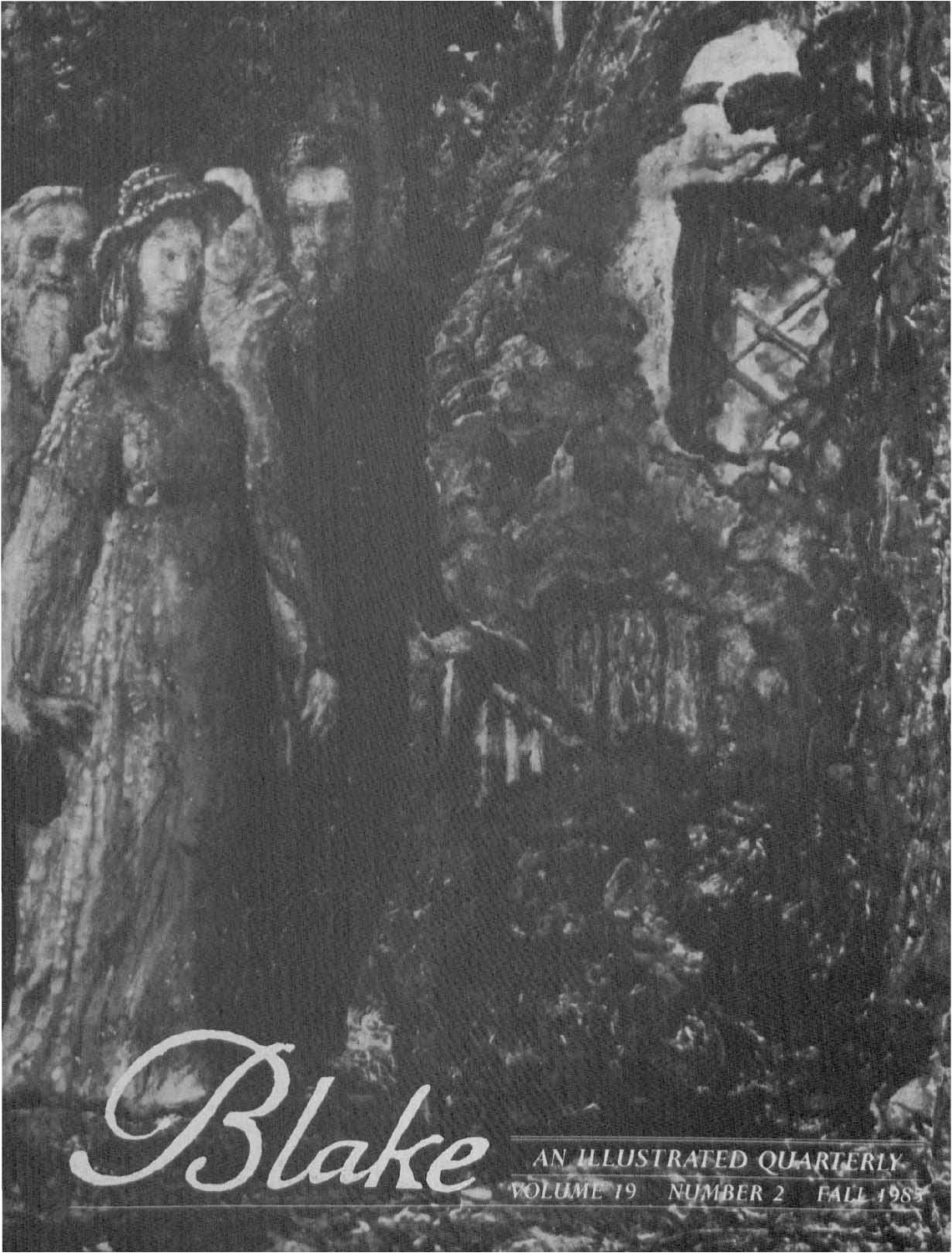

#### AN ILLUSTRATED OUARTERLY **VOLUME 19 NUMBER 2 FALL 1985**

# **CONTENTS**

- 56 Samuel Palmer's An Address to the Electors of West Kent, 1832 Rediscovered by David Bindman
- An Address to the Electors of West Kent, 1832 by 60 Samuel Palmer

#### **MINUTE PARTICULARS**

- Keynes and Blake at Cambridge by G.E. Bentley, 69 Jr.
- The Crying of Lot 318; or, Young's Night Thoughts 71 Colored Once More by Karen Mulhallen
- An Unpublished Poem by S. Foster Damon by 72 Josephine McQuail
- A Pencil Sketch for Blake's Dante Illustrations by 73 Jenijoy La Belle

### **REVIEWS**

- Stephen C. Behrendt, The Moment of Explosion: Blake 75 and the Illustration of Milton and Edward Hodnett, Image and Text: Studies in the Illustration of English Literature, reviewed by Karl Kroeber
- Morton D. Paley, The Continuing City: William Blake's 76 Jerusalem, reviewed by V.A. De Luca
- G.E. Bentley, Jr., Robert N. Essick, Shelley M. 80 Bennett, and Morton D. Paley, Essays on the Blake Followers, and Joseph Viscomi, Prints by William Blake and His Followers, reviewed by Raymond Lister
- Dover facsimiles of America, Europe, and Songs of 83 Experience, reviewed by Jenijoy La Belle
- Gregory Forbes, Selections from William Blake's Songs 84 of Innocence and of Experience; Musical Settings by

Gregory Forbes, reviewed by Joseph Viscomi with Margaret LaFrance

#### **NEWSLETTER**

89 **ASECS** Clifford Prize

# **CONTRIBUTORS**

G.E. BENTLEY, JR., of the University of Toronto has just completed Blake Records Supplement and Thomas Macklin: Picture-Publisher and Patron.

DAVID BINDMAN, Reader in History of Art, Westfield College, University of London, has written books on Hogarth, Blake; and English sculptors. His The Thames & Hudson Encyclopedia of British Art was published this year.

V.A. DE LUCA is Professor of English at the University of Toronto. His most recent essay on Blake, "A Wall of Words: The Sublime as Text," appears in the collection Unnam'd Forms: Blake and Textuality, edited by Nelson Hilton and Thomas Vogler.

KARL KROEBER, Professor of English and Comparative Literature at Columbia University, recently published Wordsworth: An Annotated Bibliography; in his forthcoming British Romantic Art, Blake's work is one of the principal foci.

JENIJOY LA BELLE, Associate Professor of Literature at the California Institute of Technology, is currently working with a previously unknown group of letters containing references to Blake.

RAYMOND LISTER is a Fellow of Wolfson College, Cambridge, and a Syndic of the Fitzwilliam Museum. From 1976-80 he was Chairman of the Board of Governors of the Federation of British Artists and from 1970-80 President of the Royal Society of Miniature Painters, Sculptors, and Gravers. He has written several books on Blake and his followers.

JOSEPHINE MCQUAIL received her B.A. and M.A. degrees from the University of Virginia, Charlottesville, where she took a course from Leopold Damrosch, the memory of which still inspires her. She is currently working towards a doctorate in English literature at the University of California, Berkeley.

KAREN MULHALLEN, Professor of English at Ryerson Polytechnical Institute, Toronto, is the editor and

C 1985 Morris Eaves and Morton D. Paley